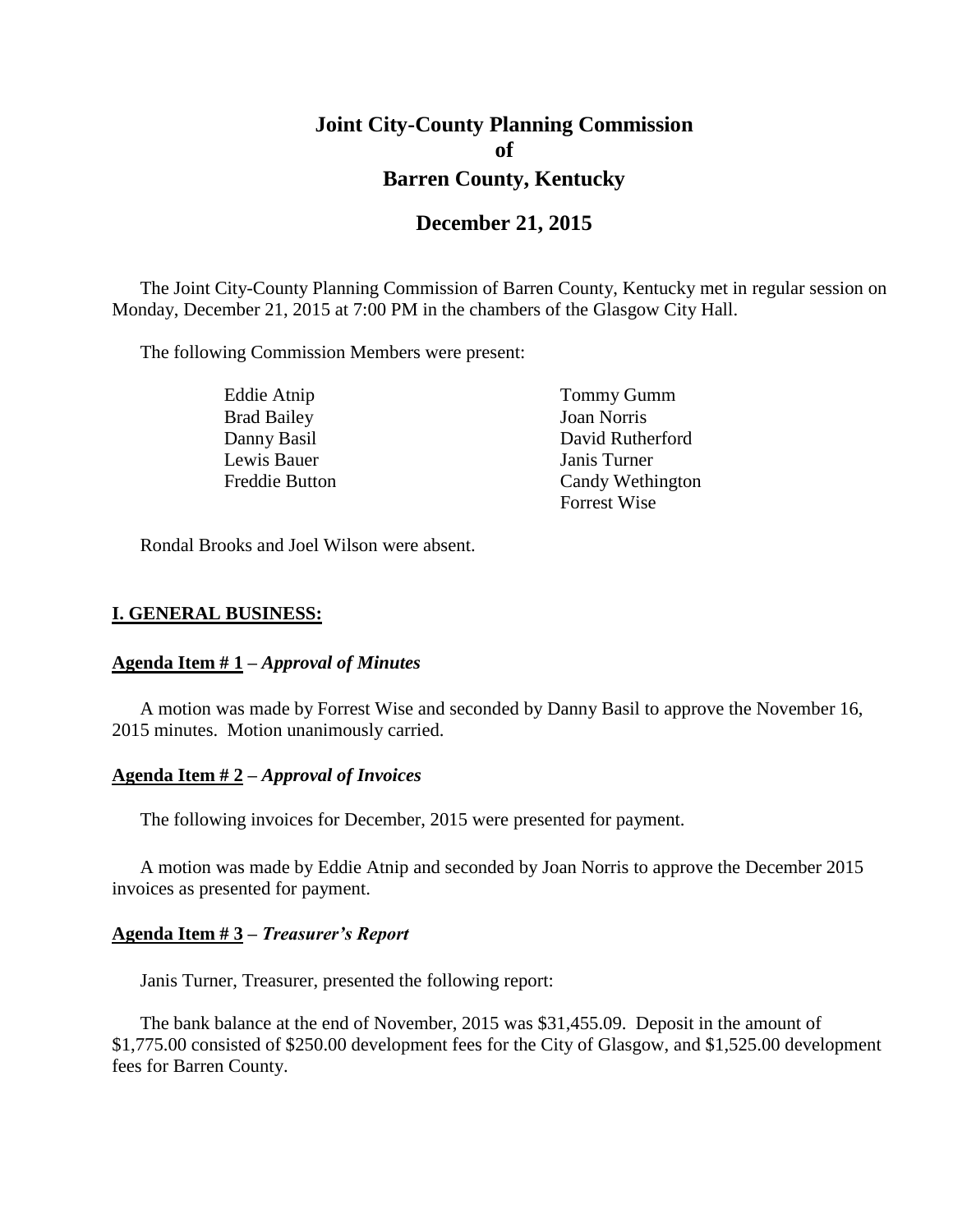Page Two December 21, 2015

### **Agenda Item # 4 –** *Committee's Report*

There was no active Committee.

### **Agenda Item # 5 –** *Director's Report*

Thom Kendall, Planning Administrator, told the Commission Members that the next meeting would be on Tuesday, January 19, 2016, because of the Martin Luther King Holiday.

### **II. SUBDIVISION:**

**1. 122115-01-B** – **Agricultural Application for Division of Real Estate** – *Reuben Schwartz*, *Applicant/Owner – Property located at 7881 Oil Well Road – 1 Tract – 82.554 +/- Total Acres – Barren County – Plans Prepared by Pride Land Surveying, Inc.*

The following Staff Findings and Recommendations were presented.

Staff Findings:

- 1. As indicated on the Agricultural Application (Attachment A), the proposed tract is being divided for agricultural use, as defined in KRS 100.111(2), and does not comply with the Subdivision Regulations of Barren County.
- 2. Attachment B shows the general vicinity of the proposed Agricultural Exemption. It is located along an existing roadway which connects to Oil Well Road, a County maintained roadway.
- 3. The proposed division is being divided along an existing gravel platted road (See Property Photos, Attachment C), and has access to Oil Well Road.
- 4. The tract of land consists of 160.556 acres currently owned by Reuben Schwartz. The proposed division of property that is presented for the proposed Agricultural Exemption contains 82.554 acres and is serviced by an existing vehicular way noted on an existing plat (Plat Book 20, Page 245) and recorded on October 27th, 2014; see Attachment D and the Aerial Photo Map, Attachment E. The residual land remaining does meet the minimum requirements of the Barren County Subdivision regulations, see Attachment F, Proposed Plat.
- 5. KRS 100 exempts any division of a parcel of land into a tract of at least five (5) contiguous acres in size for the purpose of agricultural use, as defined in KRS 100.111(2), and not involving a new street or vehicular way, as defined in KRS 100.111(20) and (22), from the requirements of the Subdivision Regulations.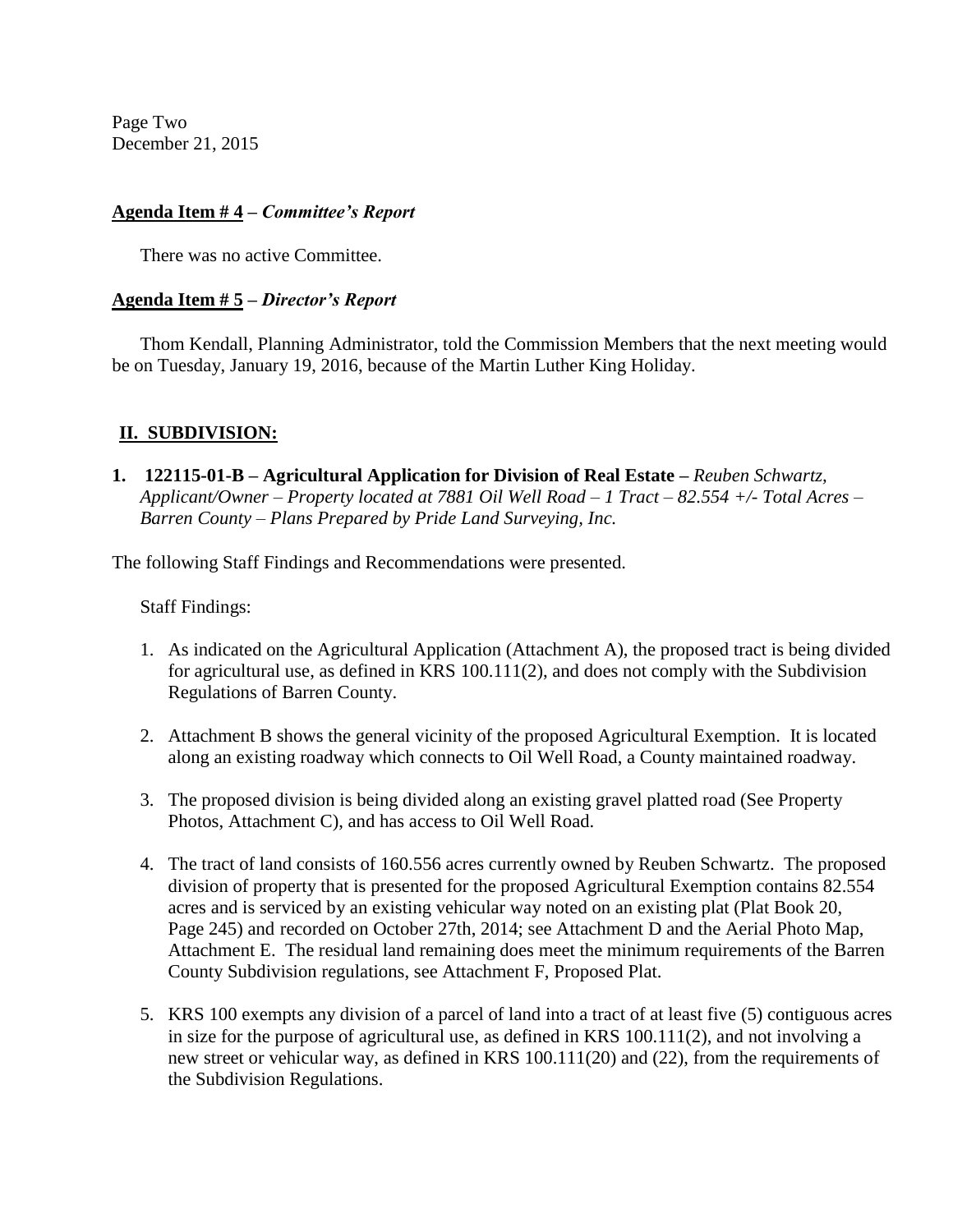Page Two December 21, 2015

> 6. Future land use of the property is limited to agricultural use only and any further subdivision or development will be restricted until the proposed division complies with the applicable rules and regulations of the Joint City-County Planning Commission.

A motion was made by Eddie Atnip and seconded by Janis Turner to approve the application for Agriculture Division of Real Estate for Rueben Schwartz, Owner, because the proposed division does meet the minimum standards set forth in KRS Chapter 100.111(2)(20)(22); and evidence in the Application supports division for Agriculture use only and is not intended for residential development. Motion unanimously carried.

# **III. PUBLIC HEARING:**

**1. 122115-01-G - Zone Change Application** *– Grace Heers, Applicant/Owner – R-2 (Medium Density Residential) District to R-3 (Small Lot Medium Density Residential) District – Property located at 1576 Cleveland Avenue (Hwy. 1297) – 0.71 +/- Total Acres, Glasgow*

Chairman Gumm reminded the Commission Members of the Findings necessary for the proposed map amendment from KRS 100.213.

A public hearing was conducted.

Thom Kendall, Planning Administrator, reported to the best of his knowledge all appropriate notices had been posted. Mr. Kendall explained the proposed Map Amendment.

Chairman Gumm asked if anyone present would like to speak in favor of the proposed request.

No one present addressed the Commission.

Chairman Gumm asked if anyone present would like to speak in opposition of the proposed request.

No one present addressed the Commission.

Chairman Gumm closed the hearing and entertained a motion.

A motion was made by Danny Basil and seconded by Brad Bailey to approve the Proposed Zone Change Application for Grace Heers, Owner/Applicant, from R-2 to R-3 for the lot at 1576 Cleveland Avenue because the proposed map amendment is in agreement with the adopted Comprehensive Plan and it is in agreement with the characteristics of the surrounding neighborhood. Motion unanimously carried.